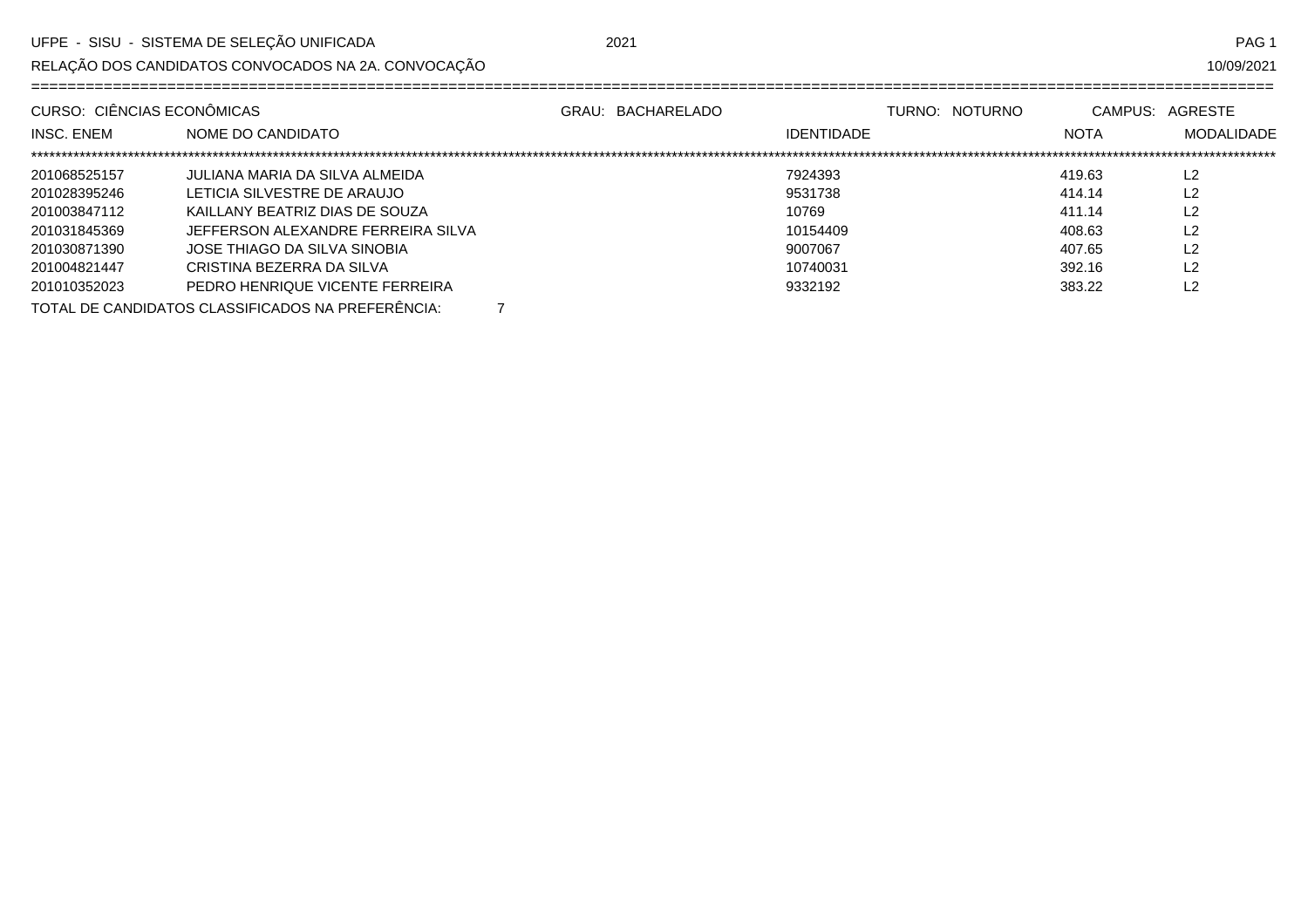UFPE - SISU - SISTEMA DE SELEÇÃO UNIFICADA

RELAÇÃO DOS CANDIDATOS CONVOCADOS NA 2A. CONVOCAÇÃO

PAG<sub>2</sub>

10/09/2021

|                                                           | GRAU: BACHARELADO<br>TURNO: INTEGRAL | CAMPUS: AGRESTE                  |
|-----------------------------------------------------------|--------------------------------------|----------------------------------|
| <b>INSC. ENEM</b><br>NOME DO CANDIDATO                    | <b>IDENTIDADE</b>                    | <b>NOTA</b><br><b>MODALIDADE</b> |
| ***********************                                   |                                      |                                  |
| 201029970815<br>ELVIS VINICIUS SILVA LIRA                 | 9540222                              | 858.27<br>A <sub>0</sub>         |
| 201046054734<br><b>GUSTAVO HENRIQUE DE FREITAS FRANCA</b> | 9269136                              | 857.77<br>A <sub>0</sub>         |
| 201028571341<br>JEFFERSON MATHEUS BRAGA ARCOVERDE         | 9766896                              | 857.19<br>A <sub>0</sub>         |
| 201011486390<br>VITORIA SANTANA SPOSITO OLIVEIRA          | 9136336                              | 856.63<br>A <sub>0</sub>         |
| 201011781691<br><b>BARBARA SILVA VERAS</b>                | 7109030                              | 856.62<br>A0                     |
| 201024181194<br>NICOLAS SA MUNIZ COSTA                    | 9246323                              | 855.98<br>A <sub>0</sub>         |
| 201049663143<br>MORGANNE PEDROSA SPINDOLA                 | 8551314                              | 854.11<br>A <sub>0</sub>         |
| 201034825830<br>BRENDA THALIA DE ARAUJO OLIVEIRA          | 9464624                              | 854.05<br>A <sub>0</sub>         |
| 201022504306<br>MARIANA VITORIA LAURENTINO DA SILVA       | 10327228                             | 853.02<br>A <sub>0</sub>         |
| 201005897792<br>NATHALIA LUIZA FIGUEIROA DE CARVALHO      | 8814482                              | 852.95<br>A <sub>0</sub>         |
| 201025596978<br>MARINA BEZERRA DE BRITTO PEREIRA          | 9517700                              | 852.25<br>A <sub>0</sub>         |
| 201005159193<br>DALTON EMANUEL MIRO NUNES SILVA           | 9678965                              | 851.48<br>A <sub>0</sub>         |
| 201036685968<br>VANESSA MARIA OLIVEIRA DA SILVA           | 8847422                              | A <sub>0</sub><br>851.40         |
| 201019957020<br>LETICIA FIGUEIREDO ROLIM                  | 4269656                              | 787.78<br>L5                     |
| 201005817014<br>FELIPE ALVARENGA ROSSI                    | 307871350                            | L <sub>5</sub><br>787.04         |
| 201013307651<br>MARIA EDUARDA SANTANA LEITE               | 0538799040                           | L <sub>5</sub><br>782.96         |
| 201010293268<br>BEATRIZ FERNANDES DE MORAES               | 3642179                              | L5<br>778.35                     |
| 201016740163<br><b>BIANCA CALDEIRA LEITE</b>              | 4414776                              | L1<br>776.61                     |
| 201005370337<br>MARIANA PRADO DO NASCIMENTO               | 378088166                            | L <sub>5</sub><br>774.22         |
| 201002827107<br>BIANCA POTSCH DE CARVALHO E SILVA         | 283924868                            | L5<br>774.17                     |
| 201015106135<br>EMILLY KELLY PAIVA DAMASCENO              | 3436351                              | L1<br>774.16                     |
| 201047924588<br><b>TIAGO DO NASCIMENTO VIEIRA</b>         | 9421339                              | L1<br>772.50                     |
| 201002220071<br>ANDRESSA CAROLINA NUNES DA SILVA          | 134948027                            | L <sub>5</sub><br>772.45         |
| NICOLE MATTOS DOS SANTOS SOUZA<br>201082018619            | 256219718                            | L <sub>5</sub><br>771.22         |
| 201055273225<br>TARCISIO JOAQUIM DE SOUZA                 | 36429600                             | L1<br>770.68                     |
| 201028341786<br>THAIS MEIRELLES DE MACEDO                 | 287922298                            | L <sub>5</sub><br>770.08         |
| 201027725559<br>LUCAS EMANUEL DIAS DE ANDRADE             | 8819345                              | L1<br>769.67                     |
| 201029526658<br>MARCOS KAUA NOGUEIRA DA SILVA             | 9283003                              | L1<br>769.34                     |
| 201001349046<br>MARIA CLARA SILVA FERNANDES               | 1686458401                           | L5<br>769.19                     |
| 201013176478<br>FRANCISCO JOSE FERREIRA DE ASEVEDO        | 9944379                              | L1<br>768.59                     |
| 201060366998<br>MATEUS MENDES SOARES FORNERETO            | 138511618                            | L <sub>5</sub><br>768.26         |
| ANETE NAILANE SILVA LINS<br>201067643092                  | 9696443                              | L <sub>5</sub><br>768.10         |
| 201002700890<br>ANA CAROLINA COVRE COAN                   | 3807128                              | L5<br>767.65                     |
| 201002944852<br>EMERSON COSTA DE LIMA                     | 9894331                              | L1<br>764.54                     |
| MARIA CECILIA OLIVEIRA E SOUZA<br>201000546691            | 8634233                              | L1<br>763.75                     |
| 201024495974<br>JOSE JUNIOR SILVA DOS SANTOS              | 9955271                              | 762.34<br>L1                     |
| 201008492575<br>RAQUEL DA SILVA FROTA                     | 20150413259                          | L1<br>760.41                     |
| 201008897120<br>LUCAS MARCELO FRIACA                      | 298380833                            | L1<br>760.13                     |
| JOSE VINICIUS VASCONCELOS DA SILVA<br>201003419144        | 9780636                              | L1<br>760.01                     |

2021